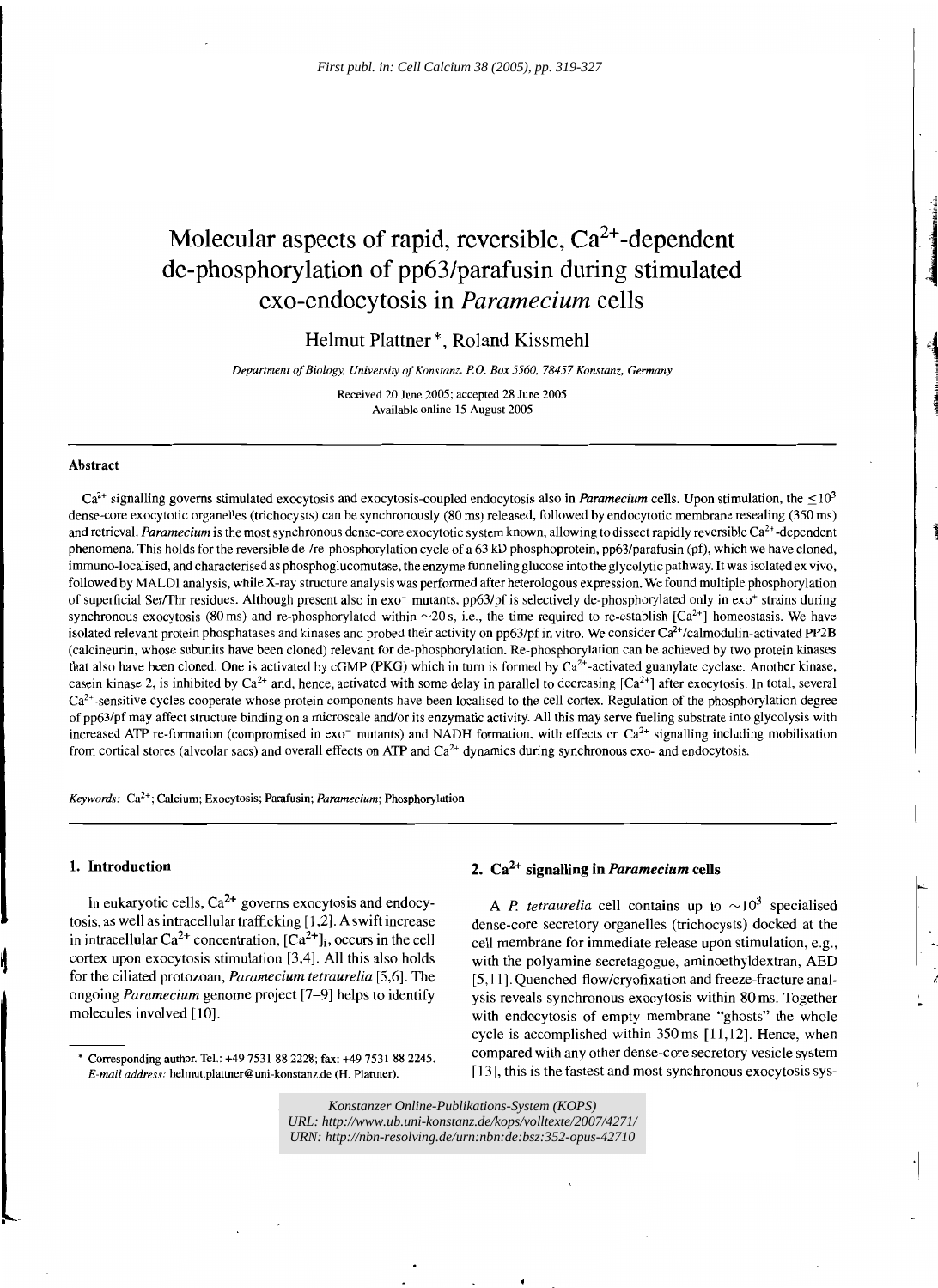

Fig. l. Trichocyst exocytosis site in *Paramecium,* with the narrow spaces between cell membrane, trichocyst (T) and alveolar sacs (AS), shown as an electron micrograph (magnification 100,000 x) and a scheme with the approximate localisation of pp63/pf, PP2B/CaN, CK-2, guanylate cyclase and PKG susperimposed, based on quantitative imrnuno-gold EM-analysis. For any more details, see text.

tem known [12,14]. The alveolar sacs, cortical  $Ca^{2+}$  stores  $[15,16]$ , are involved  $[17]$ . These are the equivalent of the "inner membrane complex" in related pathogenic species, such as *Plasmodium* and *Toxoplasma* for which, however, the store actually relevant for  $Ca^{2+}$  signalling during exocytosismediated host cell penetration is not known [18]. In *Paramecium*, there is only a  $\sim$  15 nm wide subplasmalemmal space between the cell membrane and cortical stores that surround trichocyst docking sites (Fig. 1). Their activation is tightly coupled to a SOC mechanism, i.e., a store-operated  $Ca^{2+}$ influx [17,19-21]. This joint activity accelerates all steps of the exo-endocytosis cycle [22]. The  $Ca^{2+}$ -release channels of alveolar sacs share important physiological characteristics with ryanodine receptors, RyRs [20] although identification of its gene has not yet been achieved in full. According to fluorochrome analyses, cortical [Ca<sup>2+</sup>]<sub>i</sub> rises with  $t_{1/2}$   $\sim$  0.3 s to  $\sim$ 900 nM and, after a plateau of 1.00 s, decays with  $t_{1/2} \sim$ 1.9 s, to nearly resting levels within  $\sim$  10 s [20]. Injected Ca<sup>2+</sup>chelators indicate requirement of a local  $[Ca^{2+}]_i \sim 5 \mu M$  for exocytosis to occur [23]. Remarkably, not only wildtype cells, but also trichocyst-free *(trichless,* tl) and *"non-discharge"*  $(nd)$  exo<sup>-</sup> mutants display Ca<sup>2+</sup>-signalling when exposed to AED [20,23].

# **3. De-/re-phosphorylation of pp63/parafusin during stimulated exo-endocytosis**

When cells were exposed to the permeabilising fixative, picric acid, pp63/parafusin (pt) molecules were seen to become de-phosphorylated [24,25]. This procedure is rou-

tinely used to differentiate between  $exo<sup>+</sup>$  and  $exo<sup>-</sup>$  strains. The real time course can be followed only by stimulation with the secretagogue, AED [26]. For more precision, this has been combined with quenched-flow analysis [12] which revealed that pp63/pf is de-phosphory lated within 80 ms [27]. Although occurring in all strains analysed, pp63/pf is dephosphorylated only in exo<sup>+</sup> strains [24,26] (Table 1), and re-phosphorylated roughly within  $\leq$ 20 s [26,28]. Thus, dephosphorylation coincides with synchronous exocytosis performance [12], as well as with the rise time of cortical  $\lceil Ca^{2+} \rceil$ ; as determined by fast confocal fluorochrome microscopy [20] and by electrophysiological recording of  $Ca^{2+}$ -activated currents ( $t_{1/2}$  = 21 ms) measured over the cell membrane during

Table 1

Changes in [ATP] in the different *P. tetraurelia* strains, exo<sup>+</sup> and exo<sup>-</sup>, in parallel to pp63/pf de-/re-phosphorylation, analysed during AED-stimulated synchronous exocytosis

| Strain                       | Percentage<br>de-phosphorylation<br>of $pp63/pf$ | Time (s) required for ATP<br>regeneration |               |
|------------------------------|--------------------------------------------------|-------------------------------------------|---------------|
|                              |                                                  | 50% recovery                              | 100% recovery |
| $\epsilon x \circ t$ strains |                                                  |                                           |               |
| K401                         | -66                                              | $12.0 \pm 1.5$                            | $\sim$ 30     |
| 7S                           | $-54$                                            | $10.5 \pm 1.5$                            | $\sim$ 30     |
| $d4 - 500r$                  | $-50$                                            | $11.5 \pm 4.0$                            | $\sim$ 30     |
| $exo$ <sup>-</sup> strains   |                                                  |                                           |               |
| $nd9-28 °C$                  | $+3$                                             | $28.5 \pm 0.5$                            | >60           |
| nd6                          | 0                                                | 58.0                                      | $\gg 60$      |
| tl                           | 0                                                | $28.5 \pm 8.0$                            | >60           |
| Data compiled by [37]        |                                                  | в.                                        |               |

Data compued by  $[37]$ .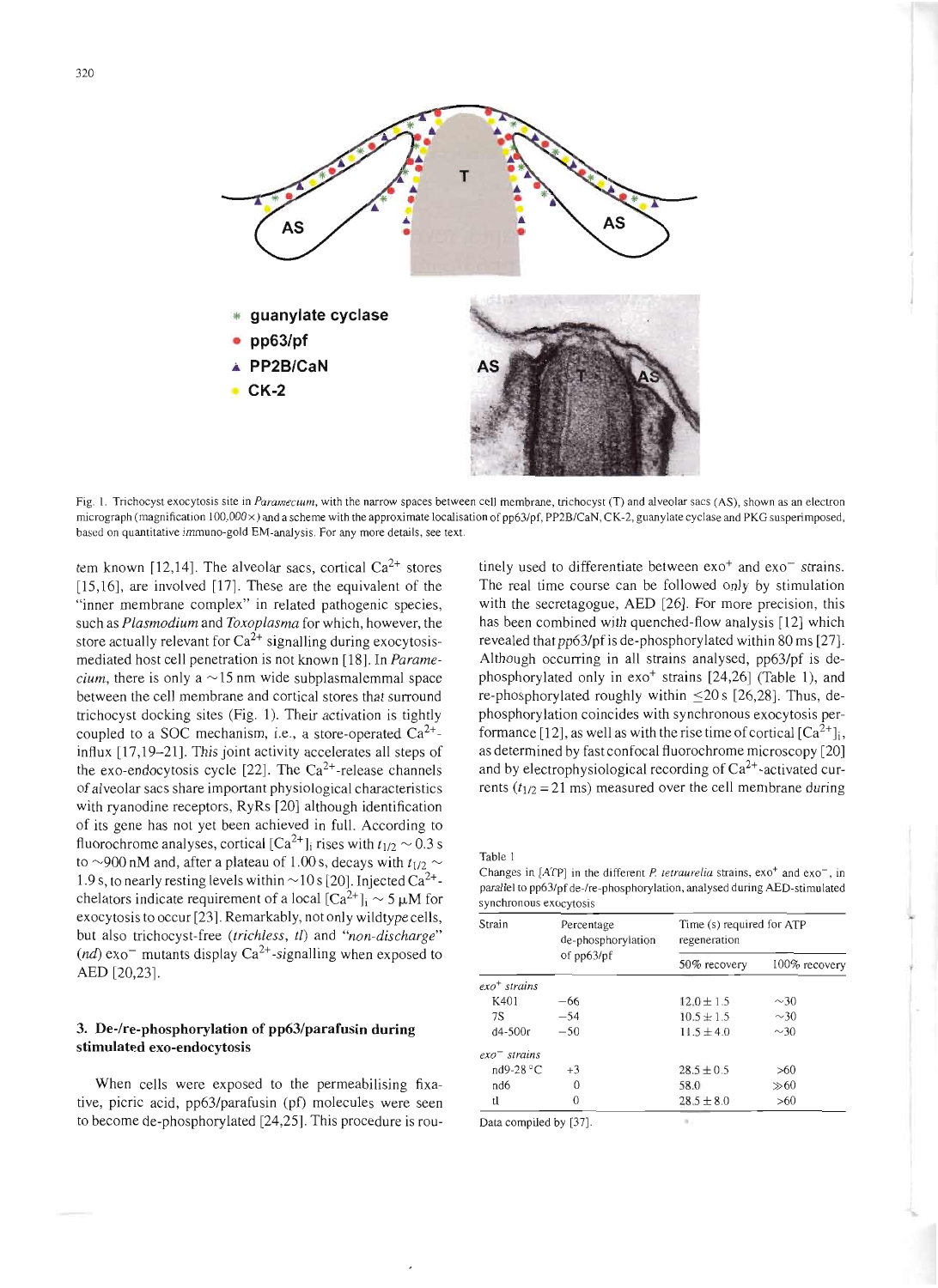AED stimulation [29]. The much slower re-phosphorylation process roughly parallels re-establishment of  $[Ca^{2+}]$  homeostasis.

#### **4. Why "parafusin"?**

The coincidence of exocytosis competence and pp63/pf de-phosphorylation led to the proposal that this protein may govern membrane fusion, from which the name was derived [30-32]. Cloning of its homologue in *Tetrahymena* and disruption of its single pp63/pf gene suggested this not to be the case [33]. This, however, does not preclude a role in some other phenomena accompanying exocytosis, assuming that a *Paramecium* cell does not de- and re-phosphorylate an important protein without any need. In fact, a role for pp63/pf in *Toxoplasma gondii* is reported in host cell penetration [34]. In sum, its role remained open and will be discussed here in the context of present knowledge.

## **5. Cloning of the pp63/pf** genes, **heterologous expression, and immuno-Iocalisation**

Starting from an original report [32], we have completed and corrected the published gene sequence and we have found an additional, very similar gene [35]. For heterologous expression in E. *coli,* the deviant codons of *Paramecium* have been mutated to the universal code. Biochemically pp63/pf has been identified as phosphoglucomutase (PGM) [28,35], the enzyme that shuttles glucose into the glycolytic pathway. Both isoforms, differing by only seven aminoacids, possess PGM activity. The properties of the protein extracted ex vivo [28] and of the recombinant form [35] are identical. We also raised polyclonal antibodies (ABs). Immuno-gold electron microscopy (EM) revealed considerable enrichment of pp63/pf in the cell cortex, i.e., at preformed exocytosis sites and around cortical  $Ca^{2+}$ -stores, including the narrow subplasmalemma] space [36]. See Fig. 1.

#### **6. MALDI and X-ray structure analysis**

The heterologously expressed isoform, pp63/pf-l, has been crystallised and analysed by X-ray diffraction in combination with molecular modelling [37]. The latter was facilitated by the striking similarity with mammalian PGM. Another approach was isolation ex vivo under conditions maintaining phosphorylation, and subsequent peptide mass spectrometric analysis, MALDI [38]. See Fig. 2. This allowed us to identify the following Ser/Thr phosphorylation sites, i.e., S196, T205, T280, T371, T373, and T469, in addition to the enzymatically active site, S126. These sites are prognosticated as being the targets of at least two different types of protein kinases, a casein kinase type 2 (CK-2), and a cGMP-activated protein kinase, PKG. When superim-



Fig. 2. Molecular structure of pp63/pf from *Paramecium*, with superimposed phosphorylation sites in the ribbon (A) and the space filling model (B). (C) Distribution of hydrophobic (red) as well as of charged (blue) surface details in the recombinant dephospho-forrn. From [37] and Diploma work by S. Müller, 2000, University of Konstanz.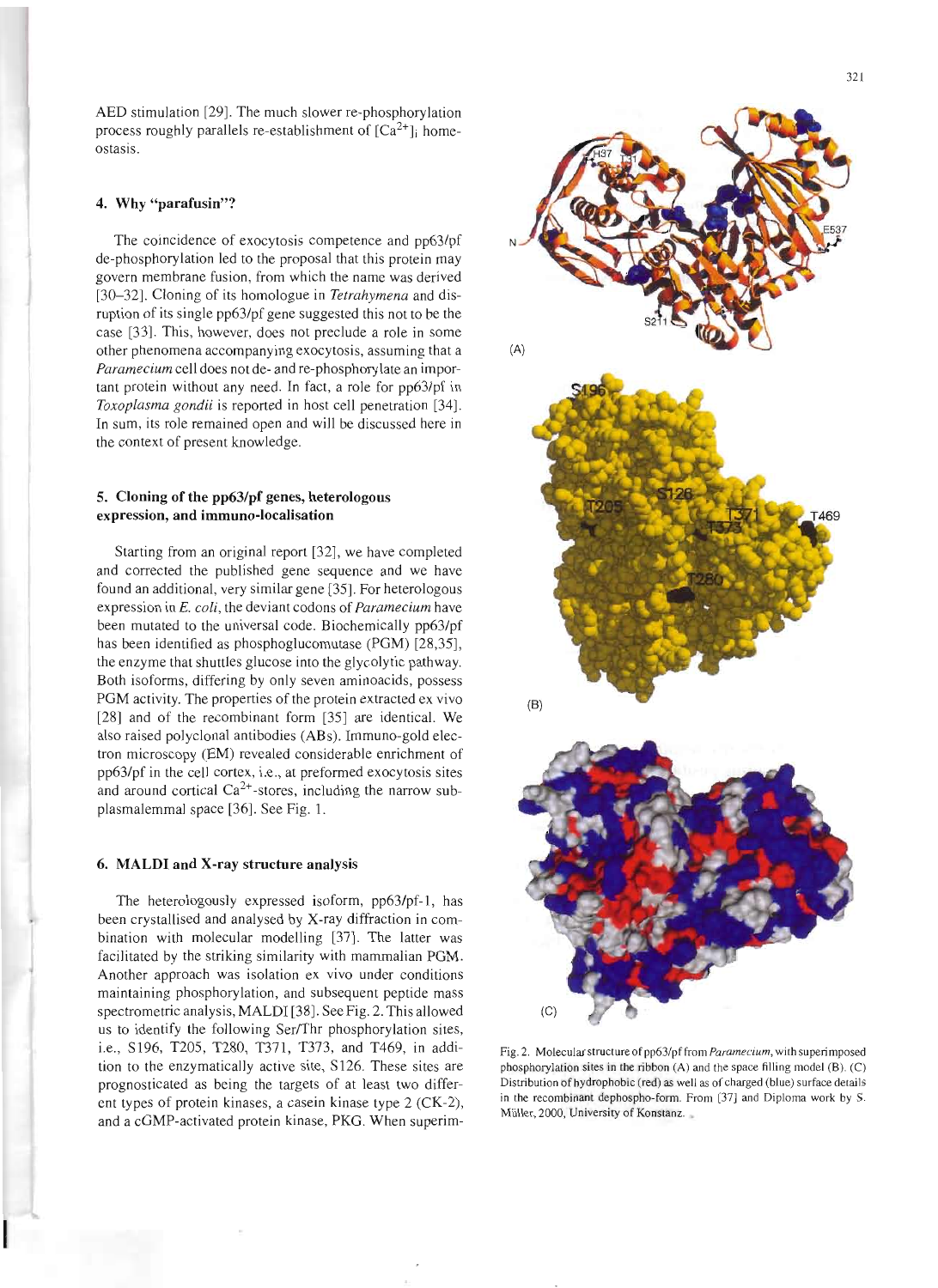posed to the X-ray structure, phosphorylation residues are distributed over the surface of the pp63/pf molecule, thus rendering it highly negatively charged. This is in contrast to its non-phosphorylated form and explains the deviation from the estimated overall pl derived from the primary structure. In fact, several forms with different *pI* are found on isoelectric focussing gels after isolation ex vivo [27].

## 7. Protein phosphatase 28 de-phosphorylates pp63/pf

PP2B (calcineurin, CaN), a protein Ser/Thr phosphatase activated by  $Ca^{2+}$  and calmodulin (CaM) [39,40], offered itself as a candidate for pp63/pf de-phosphorylation. Both, CaM [41] and CaN [42] are abundant in the *Paramecium* cortex. Injection of anti-CaN ABs, derived from bovine brain, inhibit exocytosis [43]. A protein with considerable resemblance to mammalian CaN has been isolated, biochemically characterised. and shown to de-phosphorylate pp63/pf [44,45]. Its occurrence in *Paramecium* has been consolidated by cloning the subunits (SU). This has been achieved with the catalytic CaM-binding subunit SU-A (unpublished data from our own lab and from the lab of R.D. Hinrichsen [46]) and with the regulatory  $Ca^{2+}$ -binding SU-B (our unpublished data). Two forms have been found for each of the subunits. The respective EMBL accession numbers are AF014922 (Hinrichsen lab) and AJ567906 (this lab) for SU-A, as well as AJ554047 and AJ554048 for SU-B, respectively. Immuno-



Fig. 3. Flow-chart of interactions proposed in the text, (A) for biochemical steps, and (B) for derived functional steps. GC: guanylate cyclase. P<sub>i</sub>: inorganic phosphate.  $(\uparrow, \downarrow)$  Indicate increase and decrease, respectively. For more details, see text.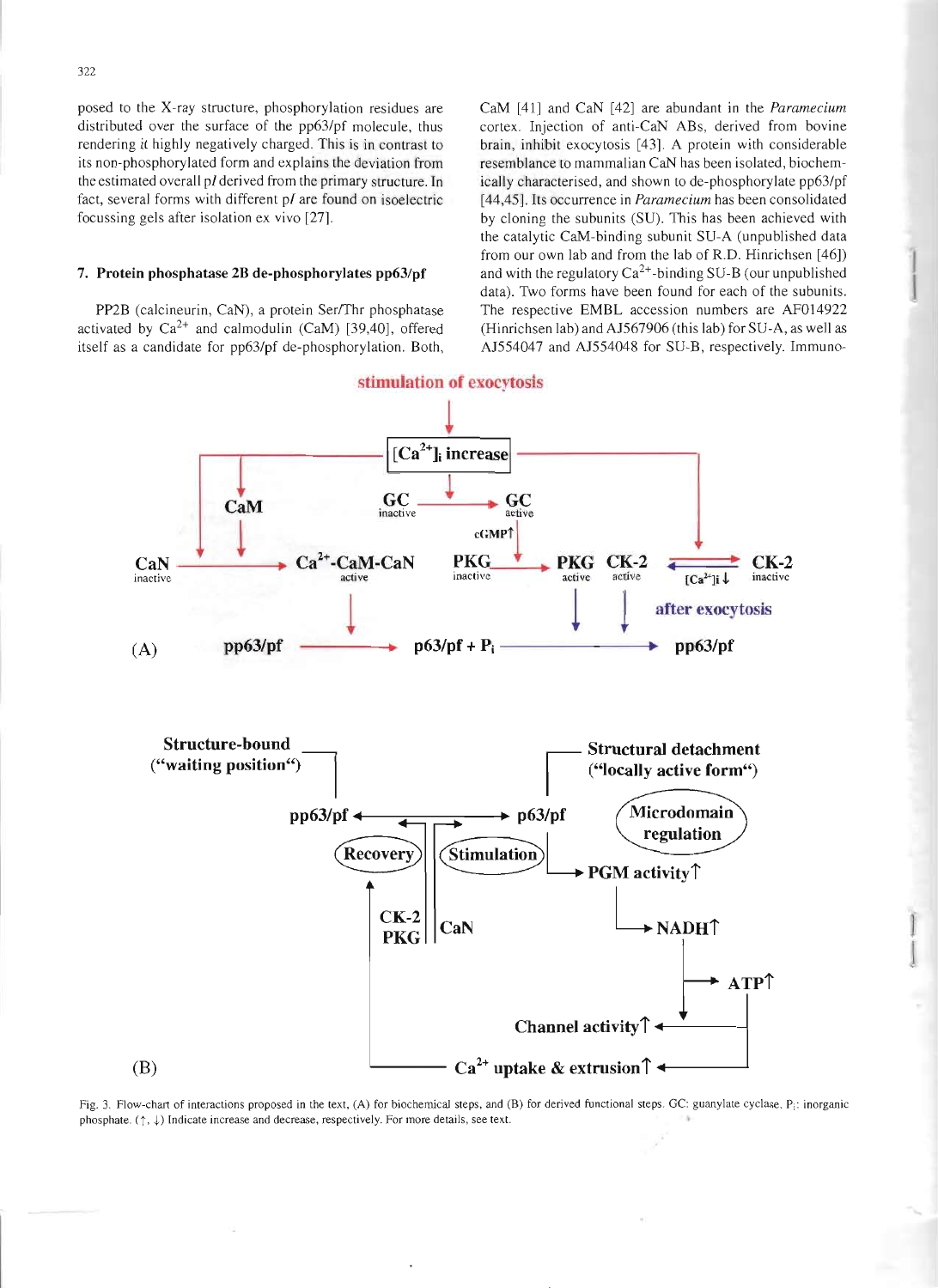localisation studies at the EM level showed that both SUs occur in domains predetermined for exocytosis performance and in adjacent areas, i.e., in part in association with alveolar sacs [42]; Fig. 1. Beyond its effect on pp63/pf (Fig. 3A), some other action of CaN cannot be excluded since CaN is also one of the regulators of RyR activity in other systems [47].

# 8. Possible functional consequences of pp63/pf/PGM de-phosphorylation

Theoretically these findings could imply the following (Fig. 3B). (i) PGM activity may depend on the phosphorylation state. This may be caused not only by phosphorylation close to the active site of the enzyme molecule, but also by an allosteric effect exerted by some more remote phosphorylation sites [37]. (ii) It is known that, depending on the phosphorylation state, proteins may change their association with structural elements, i.e., with membrane lipids or with other proteins [48]. In fact, extensive isolation of pp63/pf/PGM required repeated freezing and thawing, normally indicative of sequestration inside membraneous compartments [27 ,28]. Upon de-phosphorylation, the molecule may be detached from membranes, while still being retained in the narrow subplasmalemmal space. Abolition of structure-binding may be favourable to substrate turnover, i.e., for accelerating the glycolytic pathway, as has been shown for glycolytic enzymes [49,50] whose proper location is functionally crucial [51].

The arguments along these lines are as follows. In *Paramecium* we have functional evidence for the occurrence of RyRtype  $Ca^{2+}$ -release channels in that part of alveolar sacs membranes that face the preformed exocytosis site [6,20]. We currently analyse whether activation entails formation of second messengers derived from NAD(P), nicotinamide dinucleotide (phosphate). Such messengers include the physiological activators of RyR-type  $Ca^{2+}$ -release channels, i.e., cyclic adensosine diphosphoribose, cADPR [52,53], and nicotinic acid adenine dinucleotide phosphate, NAADP [54,55] whose synthesis from nicotinamide- and nicotinate-mononucleotide, respectively, requires ATP. For reasons indicated above, ATP regeneration may depend on the phosphorylation state of pp63/pf/PGM-at least a clear correlation occurs (Table 1). If so, it is reasonable to assume that enzymatic turnover, with formation of NADH and ATP, may depend on the frequency of enzyme-substrate interactions. These in turn may depend on mobility in the small subplasmalemmal space, i.e., desorption from structural components by a phosphorylationdependent change of surface charge of the molecule. In other cells, stimulation entailing cADPR formation is paralleled by a decrease in NAD+ fluorescence that can be recorded in the entire cell body [52]. If so, this should be even more pronounced within a narrow subplasmalemmal space.

In the *Paramecium* cell cortex, any  $Ca^{2+}$ -release channels would have to be located on the outer part of alveolar sacs, because the part facing the cell center is densely studded

with  $Ca<sup>2+</sup>$ -pump molecules [56]. In agreement with this postulate, the subplasmalemmal space, including that delineated by alveolar sacs and trichocysts, is the site where pp63/pf [36], as well as the relevant protein phosphatase PP2B/CaN [42] and protein kinases CK-2 and PKG [57,58] are heavily enriched according to immuno-EM studies (see Fig. 1 and below). For an appreciation of the importance of the NAD<sup>+</sup>/NADH system for signal transduction (a hypothetic possibility in *Paramecium),* one also has to consider that the RyR molecule contains an oxidoreductase-like domain that is sensitive to these intermediates [59].

# 9. A  $Ca<sup>2+</sup>$ -inhibitable casein kinase type 2

One of the protein kinases able to phosphorylate pp63/pf has been identified and characterised as casein kinase type 2 (CK-2). This has been achieved after isolation ex vivo [44,60], as well as by cloning of the respective gene(s), specifically of the catalytic SU [57]. This SU has been heterologously expressed and functionally characterised as follows. Quite unusually, kinase activity is inhibited with increasing  $[Ca^{2+}]$  (Fig. 3A), while it becomes maximal after  $Ca^{2+}$  chelation;  $[Ca^{2+}] = 10 \mu M$  suffices for substantial inhibition. This also holds for the complex formed by the recombinant catalytic SU after reconstitution with the recombinantregulatory SU from *Xenopus laevis* [57]. (This was used in the absence of any information on this SU in *Paramecium* at this time.) Since the magnitude of  $[Ca^{2+}]$  that inhibits CK-2 activity corresponds roughly to that locally achieved in vivo during AED stimulated exocytosis [23], this can explain why pp63/pf can be fully re-phosphorylated in vivo only with some delay. Rephosphorylation takes place as cortical  $[Ca^{2+}]_i$  decreases, i.e., with a level-off within  $10-20s$  [20,23,26,28]. Remarkably,  $CK-2$  is co-localised with pp63/pf/PGM and CaN (Fig. 1).

# 10. A  $Ca<sup>2+</sup>$ -activated guanylate cyclase and a cGMP-activated protein kinase

During exocytosis stimulation we observe an increase of cGMP [61]. Evidently a guanylate cyclase has been activated-a process known in *Paramecium* to go strictly in parallel to any  $[Ca^{2+}]$ <sub>i</sub> increase [62]. Cloning and immunogold EM localisation revealed that guanylate cyclase is associated with the (ciliary and non-ciliary) cell membrane and the alveolar sacs membrane complex [63]. Interestingly this is also the distribution of the cGMP-activated protein kinase, PKG [58] (Fig. 1). This enzyme has been isolated ex vivo [44] and it has been shown to phosphorylate pp63/pf [58].

Finally, cGMP is still known to exert some other effects. In some smooth muscle cells, cGMP can directly activate  $Ca^{2+}$ release, i.e., without interaction via a PKG [64]. In many other cells, cGMP can stimulate formation of cADPR [65]. Any details along these lines remain to be elucidated in *Parame-*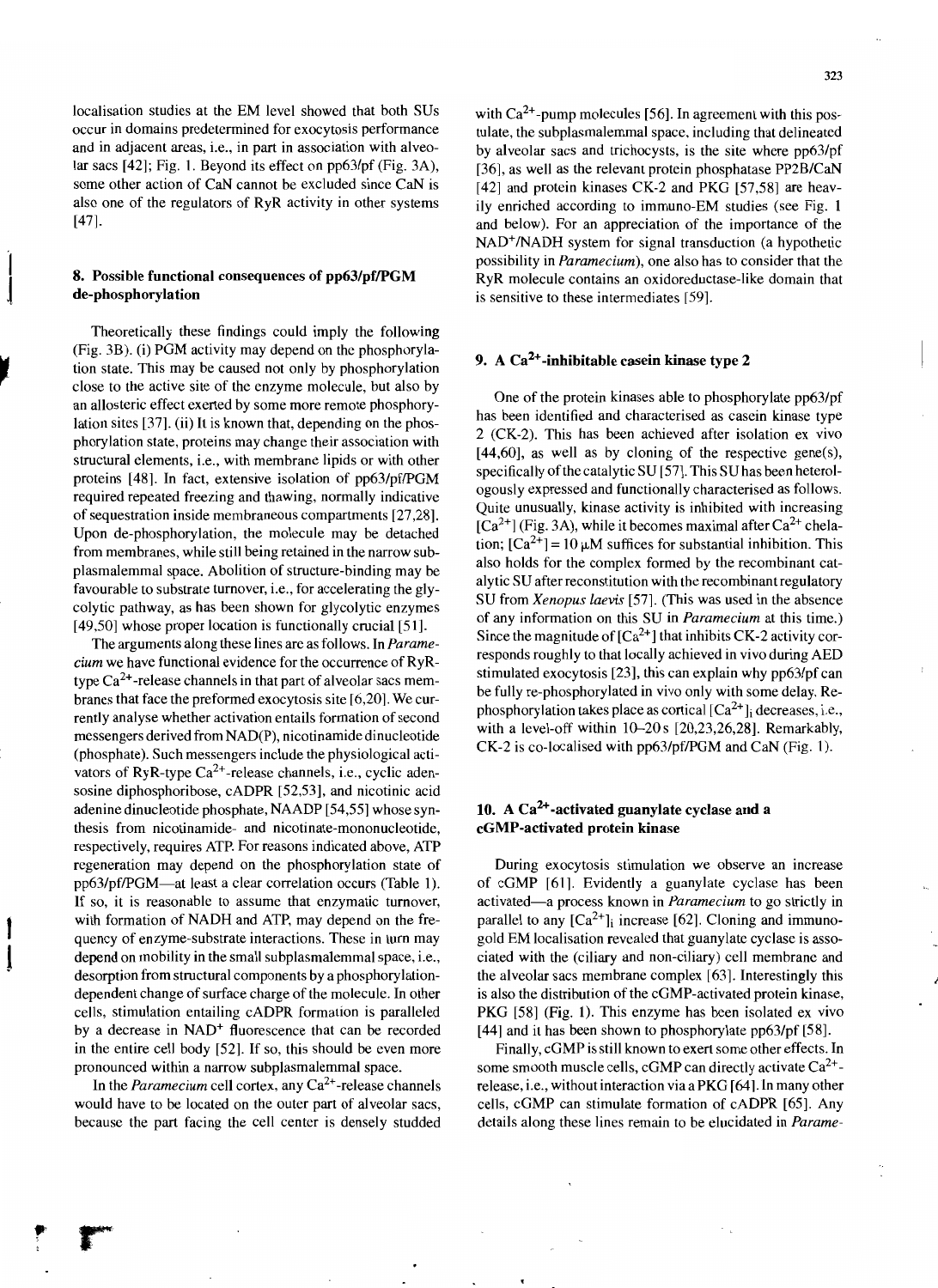*cium* cells. To be relevant for this aspect, cGMP would have to rise early on during AED stimulation. In reality, cGMP rises only with a delay of  $\sim 0.5$  s according to quenchedflow experiments [61]. This, however, holds for the overall concentration in the intact cell, while the local concentration in the subplasmalemmal space may rise much earlier. At this time one may safely assume a role in PKG-mediated pp63/pf re-phosphorylation, with the effects outlined above.

#### 11. Significance of multiple phosphorylation

We do not know whether pp63/pf molecules would be hierarchially phosphorylated. However, the emergence of several forms with different pI-values [27] suggests some heterogeneity in the overall phosphorylation. This may favour a hypothesis assuming an effect of the surface charge on structure-binding and availability in micro-spaces, e.g. in the subplasmalemmal space. Different phosphorylation forms may also possess different PGM activity. However, these aspects have not been analysed in any detail.

## 12. Potential role of pp63/pf/PGM de-phosphorylation during stimulated exocytosis

See Fig. 3A and B for a hypothetic scenario.

It is known from striated muscle cells that several glycolytic enzymes are enriched in the narrow space around terminal cisternae of the sarcoplasmic reticulum (SR), facing the cell membrane, i.e., the traverse tubules [66]. PGM is also enriched at these sites [67]. The PGM molecule has been assumed to govern the open/closed state of RyR-type  $Ca^{2+}$ -release channels depending on its phosphorylation, i.e., its dephospho-form was assumed to increase the probability of the open-state [66,67]. A similar claim has been raised for several intermediates of the glycolytic pathway [68].

May the activity of pp63/pf/PGM, therefore, be due to a direct, or rather to an indirect effect? Remarkably, RyR activity also depends on ATP [69] whose synthesis is compartmentalised in the triads of striated muscle cells [70]. Since RyRs can be activated (in secretory cells functioning with RyRs) by NAD-derived second messengers, the PGM activity of pp63/pf may exert an indirect function precisely along these lines. As mentioned, such messengers are cADPR [52,53,65] and NAAD+ [55]. So far, for *Paramecium* this is hypothetic, because the second messengers activating RyR-like  $Ca^{2+}$ -release channels in these cells have to be determined as yet. Nevertheless, all our arguments suggest that cortical store activation occurs by some variants of RyRtype  $Ca^{2+}$ -release channels [5,20]. Accordingly, alveolar sacs react to the RyR activators, caffeine and 4-chloro-meta-cresol [5,20].  $Ca^{2+}$  release from alveolar sacs precedes the superimposed  $Ca^{2+}$ -influx [17,20]. Experiments with a double mutant lacking any stimulated  $Ca^{2+}$ -influx support this concept [21].

From work with striated muscle, the assumption of direct regulation of RyR-type  $Ca^{2+}$ -channels by binding of glycolytic enzyme proteins [68,71] and/or PGM [67] has been derived. This would clearly be an effect in addition to any indirect effect via NAD-derived second messengers and from the established effect of ATP binding on RyR-type  $Ca^{2+}$ channel activation [69]. Furthermore, ATP is also required to re-establish  $[Ca^{2+}]_i$  homeostasis, e.g., by pumps, after a massive signal had been generated during exocytosis stimulation.

Another aspect concerns the SOC mechanism that participates in Ca2+-signalling in *Paramecium* cells (see above). This can involve, in different cells, activation of  $Ca^{2+}$ -release channels not only of the inositol  $1,4,5$ -trisphosphate receptortype, but also others of the RyR-type [72,73], and a variety of TRP-like  $Ca^{2+}$ -influx channels with widely different activators [74]. Remarkably, it is known that some of these channels can be activated by cADPR [75] and that they are sensitive to the redox state [76].

What may be the relevance of all these aspects? Though many of these details in *Paramecium* still have to be explored on a molecular level, a potential scenario can be derived from the observations we made during synchronous exocytosis (Fig. 3A and B). To recall: during exocytosis stimulation,  $Ca^{2+}$ -signalling is roughly similar in  $exo^+$  and  $exo^-$ *Paramecium* strains [23], as is ATP consumption [77]. However, when only  $e\text{xo}^-$  cells are considerably compromised by a very slow ATP regeneration [37], is then an enzymatic role of pp63/pf, such as the PGM activity, plausible? Furthermore, since  $Ca^{2+}$ -mobilising second messengers formed from NAD may achieve only very low concentrations [54], could this be influenced by PGM activation and increased NAD+/NADH formation? What might be its relevance for  $Ca^{2+}$ -signal generation and for re-establishment of  $[Ca^{2+}]$ <sub>i</sub> homeosasis, respectively? Our conclusions are as follows.

One has to consider that the volume where such messengers would have to be formed is very small; the subplasmalemmal space accounts only for 0.2% of the cell volume [5,29]. On the other hand, [ATP] decreases during exocytosis stimulation significantly by up to 27%, depending on the strain [77]. This occurs within 5 s, before the  $Ca^{2+}$ pump in the cell membrane [78] and in the cortical stores [79-81] may be able to consume any substantial amount of ATP. Table I reveals the compromising effect on ATP regeneration in  $e<sub>xo</sub>$  strains, in parallel to the inability to de-phosphorylate pp63/pf [37]. Mislocation of some key enzymes of energy metabolism can cause malfunction [51]. This could potentially explain both, the lack of pp63/pf dephosphorylation in exo<sup>-</sup> *Paramecium* stains and their very sluggish ATP replenisment after AED stimulation [77]. ATP decay observed may by far exceed that occurring under "normal", physiological conditions. In fact, under such conditions, when a *Paramecium* cell wards off a predator by local trichocyst exocytosis, it releases only locally a limited extent of trichocysts-with a considerable effect on survival [82]. The ATP decay seen during maximal stimulation may, there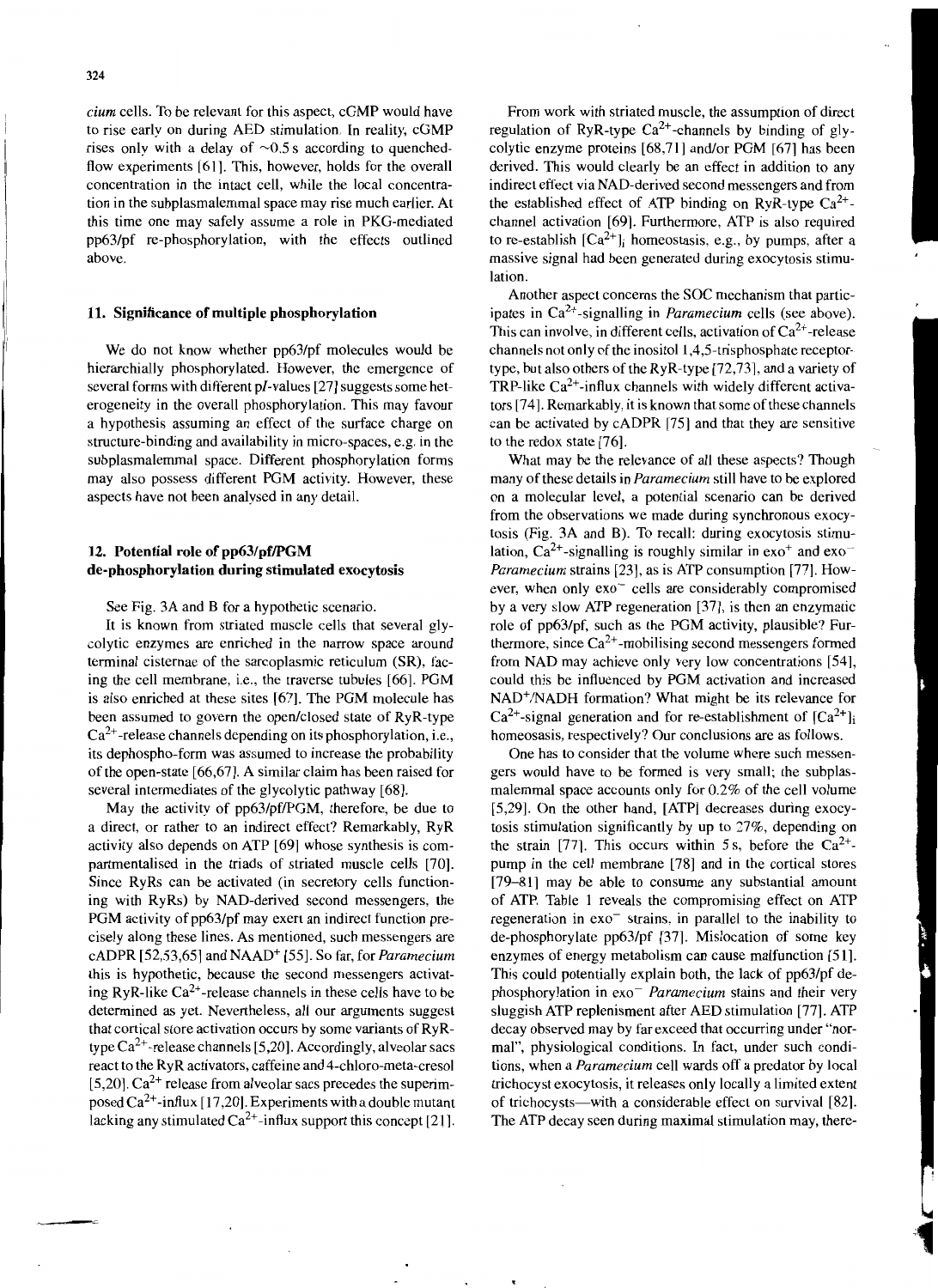fore, be the exaggeration of a smaller physiological effect. However, it may be precisely this effect which, on the one hand, allows us to trace regulation circles that otherwise would not be uncovered and, on the other hand, the *Paramecium* cell to survive.

As summarised in Fig. 3, the de-phosphorylation of pp63/pf occurring during stimulated exocytosis and its activity as PGM can be well reconciled with one or several aspects of signal transduction during synchronous exocytosis. This may encompass different aspects. For instance, in yeast cells, disruption of the PGM gene entails significant disturbance of the overall  $[Ca^{2+}]$  homeostasis [83]. pp63/pf/PGM may, thus, participate in  $Ca^{2+}$  regulation on a broad scale in widely different ways.

#### 13. Conclusions

In this review, we try to connect data from molecular biology, ce]) biology, and biochemistry (Fig. 3A) to a hypothetic scenario (Fig. 3B). It may serve as a platform for further analysis of any more details in a fascinatingly complex network of overlaping functional cycles pertinent to  $Ca^{2+}$  regulation and regulation of  $Ca^{2+}$ -regulated processes. In essence we see the possible involvement of several overlaping signalling and metabolic steps. The involvement of widely spread keyplayers on the one hand, and some functional evidence on the other hand suggest a broad distribution of such phenomena among eukaryotic cells. In this regard, the *Paramecium* cell may prove itself again to be a suitable model system in particular due to its unsurpassed synchrony of dense-core vesicle exocytosis.

#### Acknowledgements

We gratefully acknowledge financial support by grants from the Deutsche Forschungsgemeinschaft to H.P., including grant PL 78/l7 and Transregio-Sonderforschungsbereich, TR-SFB11, project C4.

#### References

- [I] A. Verkhratsky, E.C. Toescu, Integrative Aspects of Calcium Signalling, Plenum Pr., London. 1998.
- [2] MJ. Berridge, M.D. Bootman, H.L. Roderick, Calcium signalling: dynamics, homeostasis and remodelling, Nat. Rev. Mol. Cell BioI. 4 (2003) 517-529.
- [3] R.D. Burgoyne, A. Morgan, Calcium sensors in regulated exocytosis, Cell Calcium 24 (1998) 367-376.
- [4] R. Jahn, T. Lang, T.C. Siidhof, Membrane fusion. Cell 112 (2003) 519-533.
- [5] H. Plattner, N. Klauke, Calcium in ciliated protozoa: sources, regulation, and calcium regulated cell functions, Int. Rev. Cytol. 201 (2001) 115-208.
- [6] H. Plattner, My favorite cell-Paramecium, BioEssays 24 (2002) 649-658.
- [7] P. Dessen, M. Zagulski, R. Gromadka, H. Plattner, R. Kissmehl, E. Meyer, M. Betermier, 1.E. Schultz, J. Linder, *RE* Pearlman, C. Kung, J. Fomey, B.H. Satir, J.L. Van Houten, A.-M. Keller, M. Froissard, L. Sperling, J. Cohen, *Paramecium* genome survey: a pilot project, Trends Genet. 17 (2001) 306-308.
- [8] L. Sperling, P. Dessen, M. Zagulski, R.E. Pearlman, A. Migdalski, R. Gromadka, M. Froissard, A.-M. Keller, 1. Cohen, Random sequencing of *Paramecium* somatic DNA, Eukaryot. Cell 1 (2002) 341-352.
- [9] M. Zagulski, J.K. Nowak, A. LeMouel, M. Nowacki, A. Migdalski, R. Gromadka, B. Noel. I. Blanc, P. Dessen, P. Wincker, A.-M. Keller, J. Cohen, E. Meyer, L. Sperling, High coding density on the largest *Paramecium tetraurelia* somatic chromosome, Curr. Biol. 14 (2004) 1397-1404.
- [101 H. Plattner, R. Kissmehl, Molecular apsects of membrane trafficking in *Paramecium,* Int. Rev. Cytol. 232 (2003) 185- 216.
- [11] H. Plattner, G. Knoll, R. Pape, Synchronization of different steps of the secretory cycle in *Paramecium tetraurelia:* trichocyst exocytosis, exocytosis-coupled endocytosis, and intracellular transport, in: H. Plattner (Ed.), Membrane Traffic in Protozoa, JAl Press, Greenwich (CT), London, 1993, pp. 123-148.
- [12] G. Knoll, C. Braun, H. Plattner, Quenched flow analysis of exocytosis in *Paramecium* cells: time course. changes in membrane structure. and calcium requirements revealed after rapid mixing and rapid freezing of intact cells, J. Cell BioI. 113 (1991) 1295- 1304.
- [13] H. Kasai, Comparative biology of  $Ca<sup>2+</sup>$ -dependent exocytosis: implications of kinetic diversity for secretory function, Trends Neurosci. 22 (1999) 88-93.
- [14] H. Plattner. R. Kissmehl, Dense-core secretory vesicle docking and exocytotic membrane fusion in *Paramecium* cells, Biochim. Biophys. Acta 1641 (2003) 183-193.
- [15] N. Stelly, J.P. Mauger, G. Keryer, M. Claret, A. Adoutte, Cortical alveoli of *Paramecium*: a vast submembraneous calcium storage compartment, J. Cell BioI. 113 (1991) 103-112.
- [16] S. Länge, N. Klauke, H. Plattner, Subplasmalemmal  $Ca^{2+}$  stores of probable relevance for exocytosis in *Paramecium.* Alveolar sacs share some but not all characteristics with sarcoplasmic reticulum, Cell Calcium 17 (1995) 335-344.
- [17] M. Hardt, H. Plattner, Sub-second quenched-flow/X-ray microanalysis shows rapid  $Ca^{2+}$  mobilization from cortical stores paralleled by Ca<sup>2</sup> + influx during synchronous exocytosis in *Paramecium* cells, Eur. J. Cell Biol. 79 (2000) 642-652.
- [18] 1.L. Lovett, L.D. Sibley, Intracellular calcium stores in *Toxoplasma gondii* govern invasion of host cells, J. Cell Sci. 116 (2003) 3009-3016.
- [19] C. Erxleben, H. Plattner,  $Ca^{2+}$  release from subplasmalemmal stores as a primary event during exocytosis in *Paramecium* cells, J. Cell BioI. 127 (1994) 935-945.
- [20] N. Klauke, M.-P. Blanchard, H. Plattner, Polyamine triggering of exocytosis in *Paramecium* involves an extracellular Ca<sup>2+</sup>/(polyvalent cation)-sensing receptor, subplasmalemmal Ca-store mobilization and store-operated  $Ca^{2+}$ -influx via unspecific cation channels, J. Membr. BioI. 174 (2000) 141-156.
- [21] I. Mohamed, N. Klauke, J. Hentschel, J. Cohen, H. Plattner, Functional and fluorochrome analysis of an exocytotic mutant yields evidence of store-operated Ca<sup>2+</sup> influx in *Paramecium*, J. Membr. BioI. 187 (2002) 1-14.
- [22] H. Plattner, C. Braun, J. Hentschel, Facilitation of membrane fusion during exocytosis and exocytosis-coupled endocytosis and acceleration of "ghost" detachment in *Paramecium* by extracellular calcium. A quenched-flow/freeze-fracture analysis, 1. Membr. BioI. 158 (1997) 197-208.
- [23] N. Klauke, H. Plattner, Imaging of  $Ca^{2+}$  transients induced in *Paramecium* cells by a polyamine secretagogue, J. Cell Sci. 110 (1997) 975-983. .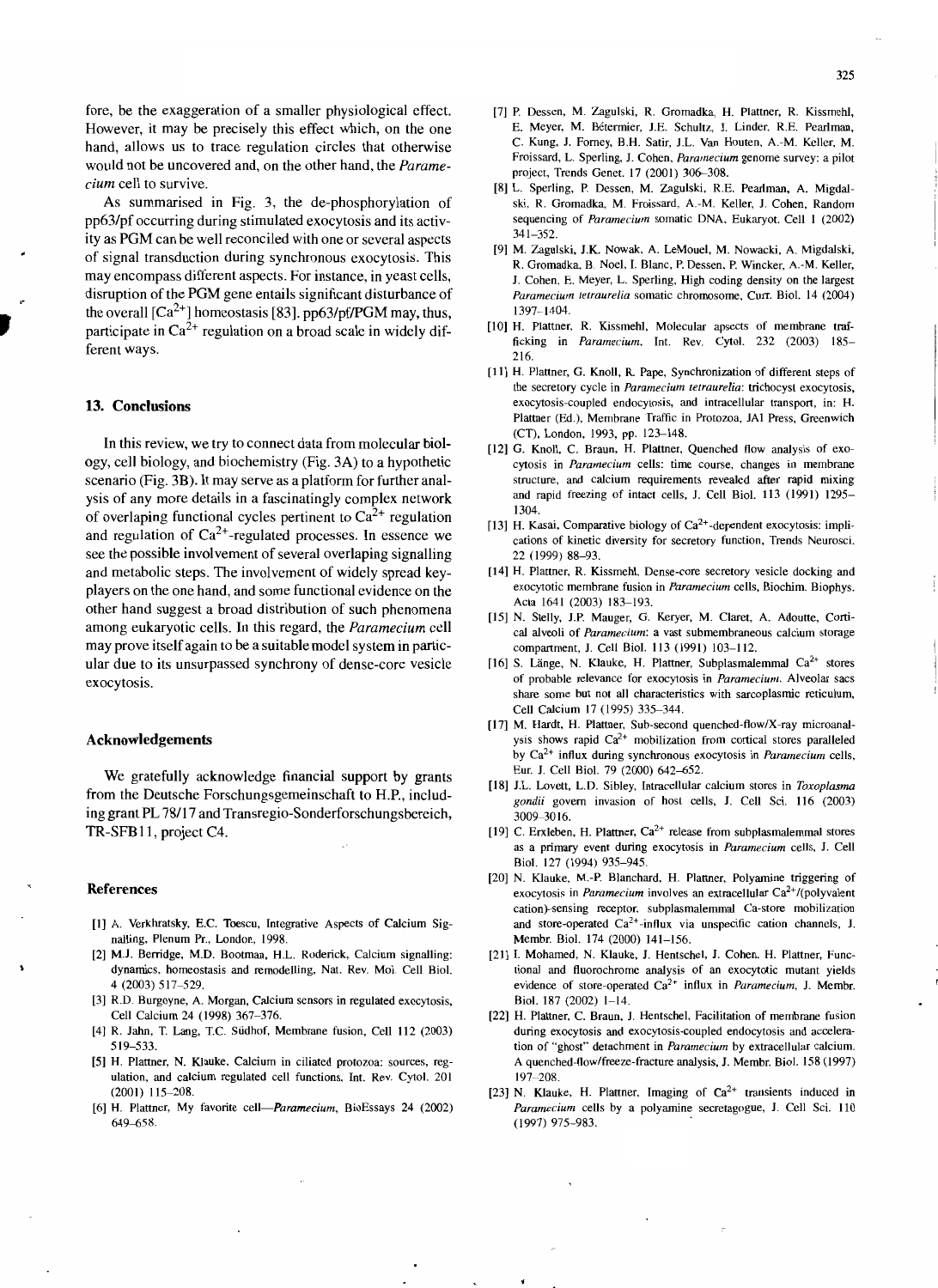- [24] D.M. Gilligan. B.H. Satir, Protein phosphorylation/dephosphorylation and stimulus-secretion coupling in wild type and mutant *Paramecium,* 1. BioI. Chem. 257 (1982) 13903-13906.
- [25] T.J. Murtaugh, D.M. Gilligan, B.H. Satir, Purification of and production of an antibody against a 63,000 M<sub>r</sub> stimulus-sensitive phosphoprotein in *Paramecium,* 1. BioI. Chem. 262 (1987) 15734-15739.
- [26] E. Zieseniss, H. Plattner, Synchronous exocytosis in *Paramecium* cells involves very rapid  $(\leq 1 \text{ s})$ , reversible dephosphorylation of a 65-kD phosphoprotein in exocytosis-competent strains, 1. Cell BioI. 101 (1985) 2028-2035.
- [27] B. Hohne-Zell, G. Knoll, U. Riedel-Gras, W. Hofer, H. Plattner, A cortical phosphoprotein ('PP63') sensitive to exocytosis triggering in *Paramecium* cells. Immunolocalization and quenched-flow correlation of time course of dephosphorylation with membrane fusion, Biochem. 1. 286 (1992) 843-849.
- [28] T. Treptau, R. Kissmehl, J.D. Wissmann, H. Plattner, A 63 kDa phosphoprotein undergoing rapid dephosphorylation during exocytosis in *Paramecium* cells shares biochemical characteristics with phosphoglucomutase, Biochem. 1. 309 (1995) 557-567.
- [29] C. Erxleben, N. Klauke, M. Flötenmeyer, M.-P. Blanchard, C. Braun, H. Plattner, Microdomain  $Ca^{2+}$  activation during exocytosis in *Paramecium* cells. Superposition of local subplasmalemmal calcium store activation by local  $Ca^{2+}$  influx, J. Cell Biol. 136 (1997) 597-607.
- [30] B.H. Satir, T. Hamasaki, R. Reichman, T.J. Murtaugh, Species distribution of a phosphoprotein (parafusin) involved in exocytosis, Proc. Natl. Acad. Sci. U.S.A. 86 (1989) 930-932.
- [31] A.P. Andersen, E. Wyroba, M. Reichman, H. Zhao, B.H. Satir. The activity of parafusin is distinct from that of phosphoglucomutase in the unicellular eukaryote *Paramecium,* Biochem. Biophys. Res. Commun. 200 (1994) 1353-1358.
- [32] S.Y. Subramanian, E. Wyroba, A.P. Andersen. B.H. Satir, Cloning and sequencing of parafusin, a calcium-dependent exocytosis-related phosphoglycoprotein, Proc. Natl. Acad. Sci. U.S.A. 91 (1994) 9832-9836.
- [33] N.D. Chilcoat, A.P. Turkewitz, In vivo analysis of the major exocytosis-sensitive phosphoprotein in *Tetrahymena,* 1. Cell BioI. 139 (1997) 1197-1207.
- [34] S.H. Matthiesen, S.M. Shenoy, K. Kim, R.H. Singer, B.H. Satir, Role of the parafusin orthologue. PRPI. in microneme exocytosis and cell invasion in *Toxoplasma gondii,* Cell. Microbiol. 5 (2003) 613- 624.
- [35] K. Hauser, R. Kissmehl, 1. Under, 1.E. Schultz, F. Lottspeich, H. Plattner, Identification of isoforms of the exocytosis-sensitive phosphoprotein PP63/parafusin in *Paramecium tetraurelia* and demonstration of phosphoglucomutase activity, Biochem. 1. 323 (1997) 289-296.
- [36] R. Kissmehl, K. Hauser, M. Gössringer, M. Momayezi, N. Klauke, H. Plattner, Immunolocalization of the exocytosis-sensitive phosphoprotein, PP63/parafusin, in *Paramecium* cells using antibodies against recombinant protein, Histochem. Cell BioI. I 10 (1998) 1-8.
- [37] S. Muller, K. Diederichs, 1. Breed. R. Kissmehl, K. Hauser, H. Plattner, W. Welte, Crystal structure analysis of the exocytosissensitive phosphoprotein, pp63/parafusin (phosphoglucomutase), from *Paramecium* reveals significant conformational variability, 1. Mol. BioI. 315 (2001) 141-153.
- [38] M. Kussmann, K. Hauser, R. Kissmehl, 1. Breed, H. Plattner, P. Roepstorff, Comparison of in vivo and in vitro phosphorylation of the exocytosis-sensitive protein PP63/parafusin by differential MALDI mass spectrometric peptide mapping, Biochemistry 38 (1999) 7780--7790.
- [39] C.B. Klee, P. Cohen, The calmodulin-regulated protein phosphatase, Mol. Aspects Cell Regul. 5 (1988) 225-248.
- [40] F. Rusnak, P. Mertz, Calcineurin: form and function, Physiol. Rev. 80 (2000) 1483-1521.
- [41] M. Momayezi, H. Kersken, U. Gras, 1. Vilmart-Seuwen, H. Plattner. Calmodulin in *Paramecium tetraurelia:* localization from the in

vivo to the ultrastructural level, 1. Histochem. Cytochem. 34 (1986) 1621-1638.

- [42] M. Momayezi, R. Kissmehl, H. Plattner, Quantitative immunogold localization of protein phosphatase 2B (calcineurin) in *Paramecium* cells, 1. Histochem. Cytochem. 48 (2000) 1269-1281.
- [43] M. Momayezi, CJ. Lumpert, H. Kersken, U. Gras, H. Plattner, M.H. Krinks, C.B. Klee, Exocytosis induction in *Paramecium tetraurelia* cells by exogenous phosphoprotein phosphatase in vivo and in vitro. Possible involvement of calcineurin in exocytotic membrane fusion, 1. Cell BioI. 105 (1987) 181-189.
- [44] R. Kissmehl, T. Treptau, H.W. Hofer, H. Plattner, Protein phosphatase and kinase activities possibly involved in exocytosis regulation in *Paramecium tetraurelia,* Biochem. 1. 317 (1996) 65-76.
- [45] R. Kissmehl, T. Treptau, B. Kottwitz, H. Plattner, Occurrence of a para-nitrophenyl phosphate-phosphatase with calcineurin-like characteristics in *Paramecium tetraurelia,* Arch. Biochem. Biophys. 344  $(1997)$  260-270.
- [46] R.D. Hinrichsen, D. Fraga, C. Russell, The regulation of calcium in *Paramecium,* Adv. Sec. Mess. Phosphoprot. Res. 30 (1995) 311-338.
- [47] A. Bandyopadhyay, D.W. Shin, J.O. Ahn, D.H. Kim, Calcineurin regulates ryanodine receptor/Ca<sup>2+</sup>-release channels in rat, Biochem. 1. 352 (2000) 61-70.
- [48] D. Murray, A. Arbuzova, B. Honig, S. McLaughlin, The role of electrostatic and nonpolar interactions in the association of peripheral proteins with membranes, Curr. Top. Membr. 52 (2002) 271-302.
- [49] G.N. Pierce, D.K. Philipson, Binding of glycolytic enzymes to cardiac sarcolemmal and sarcoplasmic reticular membranes, 1. BioI. Chem. 260 (1985) 6862-6870.
- [50] S.PJ. Brooks, K.B. Storey, Where is the glycolytic complex? A critical evaluation of present data from muscle tissue, FEBS Lett. 278 (1991) 135-138.
- [51] P.A. Srere, H.R. Knull, Location-location-location, Trends Biochem. Sci. 23 (1998) 319-320.
- [52] A. Galione, Cyclic ADP-ribose: a new way to control calcium, Science 259 (1993) 325-326.
- [53] H.C. Lee, Cyclic ADP-ribose: a new member of a super family of signalling cyclic nucleotides, Cell. Sign. 6 (1994) 591-600.
- [54] H.c. Lee, R. Aarhus, A derivative of NADP mobilizes calcium stores insensitive to inositol trisphosphate and cyclic ADP-ribose, 1. BioI. Chem. 270 (1995) 2152-2157.
- [55] H.C. Lee, A unified mechanism of enzymatic synthesis of two calcium messengers: cyclic ADP-ribose and NAADP, BioI. Chem. 380 (1999) 785-793.
- [56] H. Plattner, M. Flötenmeyer, R. Kissmehl, N. Pavlovic, K. Hauser, M. Momayezi, N. Braun, 1. Tack, L. Bachmann, Microdomain arrangement of the SERCA-type  $Ca^{2+}$ -pump ( $Ca^{2+}$ -ATPase) in subplasmalemmal calcium stores of *Paramecium* cells, 1. Histochem. Cytochem. 47 (1999) 841-853.
- [57] D. Vetter, R. Kissmehl, T. Treptau, K. Hauser, J. Kellermann, H. Plattner, Molecular identification of a calcium-inhibited catalytic subunit of casein kinase type 2 from *Paramecium tetraurelia,* Eukaryot. Cell 2 (2003) 1220-1233.
- [58] R. Kissmehl, T.P. Krüger, T. Treptau, M. Froissard, H. Plattner, Identification of a multigene family encoding cGMP-dependent protein kinases in *Paramecium tetraurelia* cells, submitted for publication.
- [59] M.L. Baker, I.I. Serysheva, S. Sencer, Y. Wu, S.J. Ludtke, W. Jiang, S.L. Hamilton, W. Chiu, The skeletal muscle  $Ca^{2+}$  release channel has an oxidoreductase-like domain, Proc. Natl. Acad. Sci. U.S.A. 99 (2002) 12155-12160.
- [60] R. Kissmehl, T. Treptau, K. Hauser, H. Plattner, A novel, calciuminhibitable casein kinase in *Paramecium* cells. FEBS Lett. 402 (1997) 227-235.
- [61] G. Knoll, D. Kerboeuf, H. Plattner, A rapid calcium influx during exocytosis in *Paramecium* cells is followed by a rise in cyclic GMP within I s, FEBS Lett. 304 (1992) 265-268.
- [62] 1.E. Schultz, S. Klumpp, Cyclic nucleotides and calcium signaling in Paramecium, Adv. Cycl. Nucl. Phosphoprot. Res. 27 (1993) 25-46.